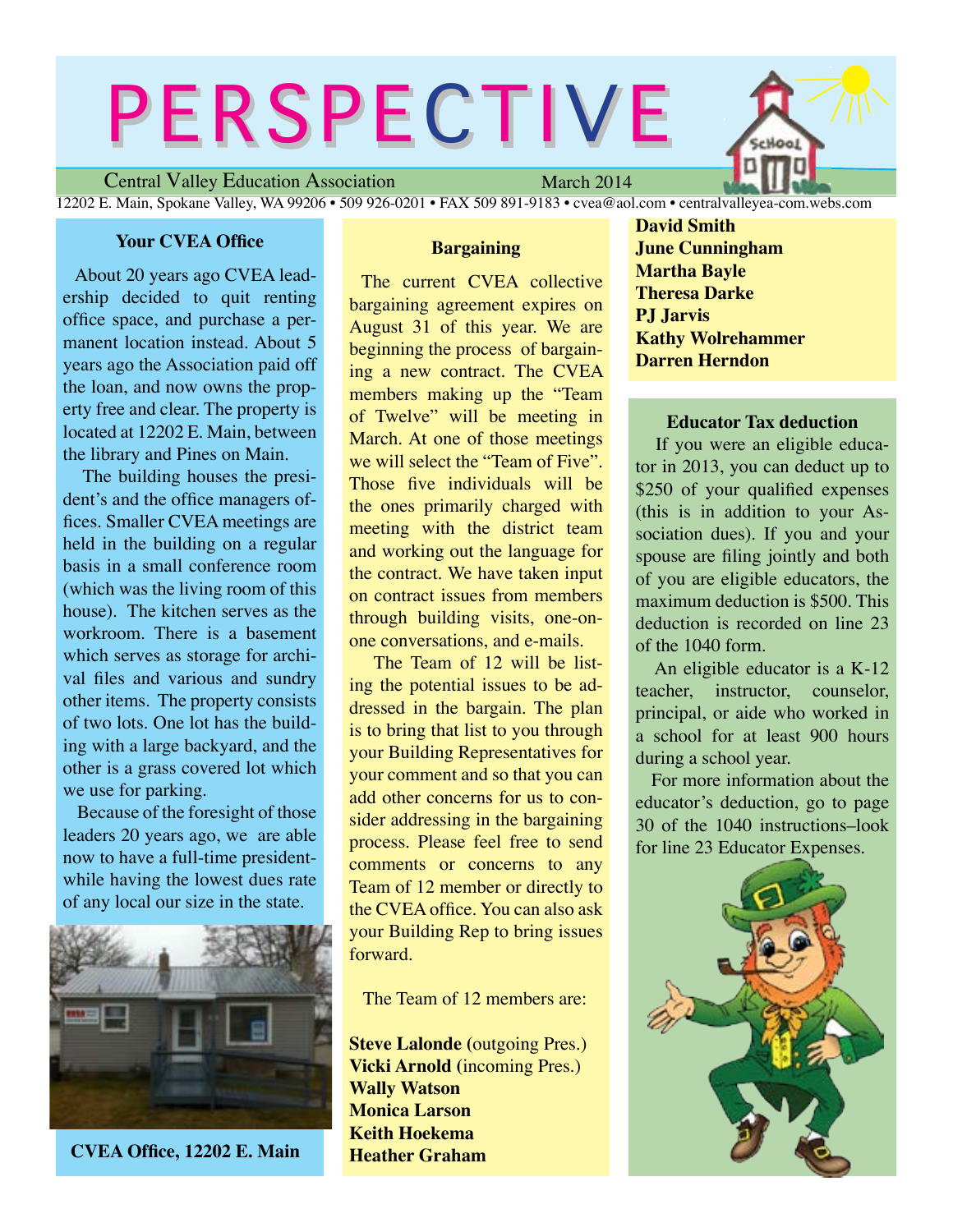#### **TEACHING STRATEGIES ACROSS THE CURRICULUM K-12** By CVEA member Marci Haynes

#### **Learning Disability – Writing**

• Explicit instruction in formation and spacing of letters/words

• Suggest use of pencil grips

• Vocabulary words in content areas – break the words down and talk about the structure/letter chunks

• Oral discussion, brainstorming, and "saying it" before writing it

• Teach, model and show examples of good quality writing – analyze

• Short daily journal writing with writing prompts – to practice writing thoughts

• Allow the use of word processor with spell check

• Oral exams

• Allow use of tape recorder for lectures/instructions or for students to record their own thoughts for writing

• Provide notes or outlines with key points highlighted

• Provide framed outlines with lecture specific headings so student can easily follow the lecture and take notes

• Provide word banks that coordinate with subject matter – write them on poster boards and post in classrooms

• Allow use of a note taker (NCR) paper)

• Give a copy of the text that the student can highlight instead of taking notes

• Avoid copying long assignments from board to paper

• Suggest wide ruled paper, or different paper

• Accept audio taped answers or reports

• Provide intermittent deadlines

for long-term assignments

• Use a variety of writing tools to increase motivation (dry erase pens, crayons, chalk, magic slate, magna doodle, colored pencils/ pens, markers etc.)

• Use manipulatives to form letters/words (wikki sticks, playdough, alphabet stamps, magnetic letters, Handwriting without Tears kit, computer keyboard, engaging software etc.)

#### **Your NEA Complementary Life Insurance**

All NEA members have automatic coverage which comes with membership. All you have to do is register your beneficiary and you are covered.

Members receive:

• A guaranteed benefit

• Up to \$1000 of term life insurance

• Up to \$5000 of accidental death and dismemberment coverage

• Up to \$50,000 of AD&D insurance for any covered accident that occurs while on the job or serving as an association leader

• Up to \$150,000 of life insurance for unlawful homicide while on the job

(editorial note: Apparently no coverage for lawful homicide)

 Need to register beneficiary or update your records? Call 1–800–637– 4636 or go online to the NEA Member Benefit website.

#### **Are you the victim of cyber bullying?**

**The following article is written by local WEA members as part of a shared newsletter service for WEA's local affiliates. Its content may reflect the personal views of those local affiliates and is independent from articles published** 

#### **by WEA's state organization.**

By: Donna Lurie, WEA-Cascade UniServ Council

 Certificated and classified school staff members are facing increasing misuse of technology that results in cyber bullying, harassing or inappropriate email messages, false text messages, or other technology misconduct that threatens the safety and/or professional reputation of our members. RCW 9.61.260 prohibits cyber stalking and treats it as a criminal activity. A person is guilty of cyber stalking when s/he makes an electronic communication to another person or to a third party with the intent to harass, intimidate, torment, or embarrass another person.

 If you receive a threatening, intimidating, sexually suggestive, or obscene email or electronic communication from a student or another staff member, please report the message to your administrator as soon as possible. Print out the message and any routing information. Save the message --